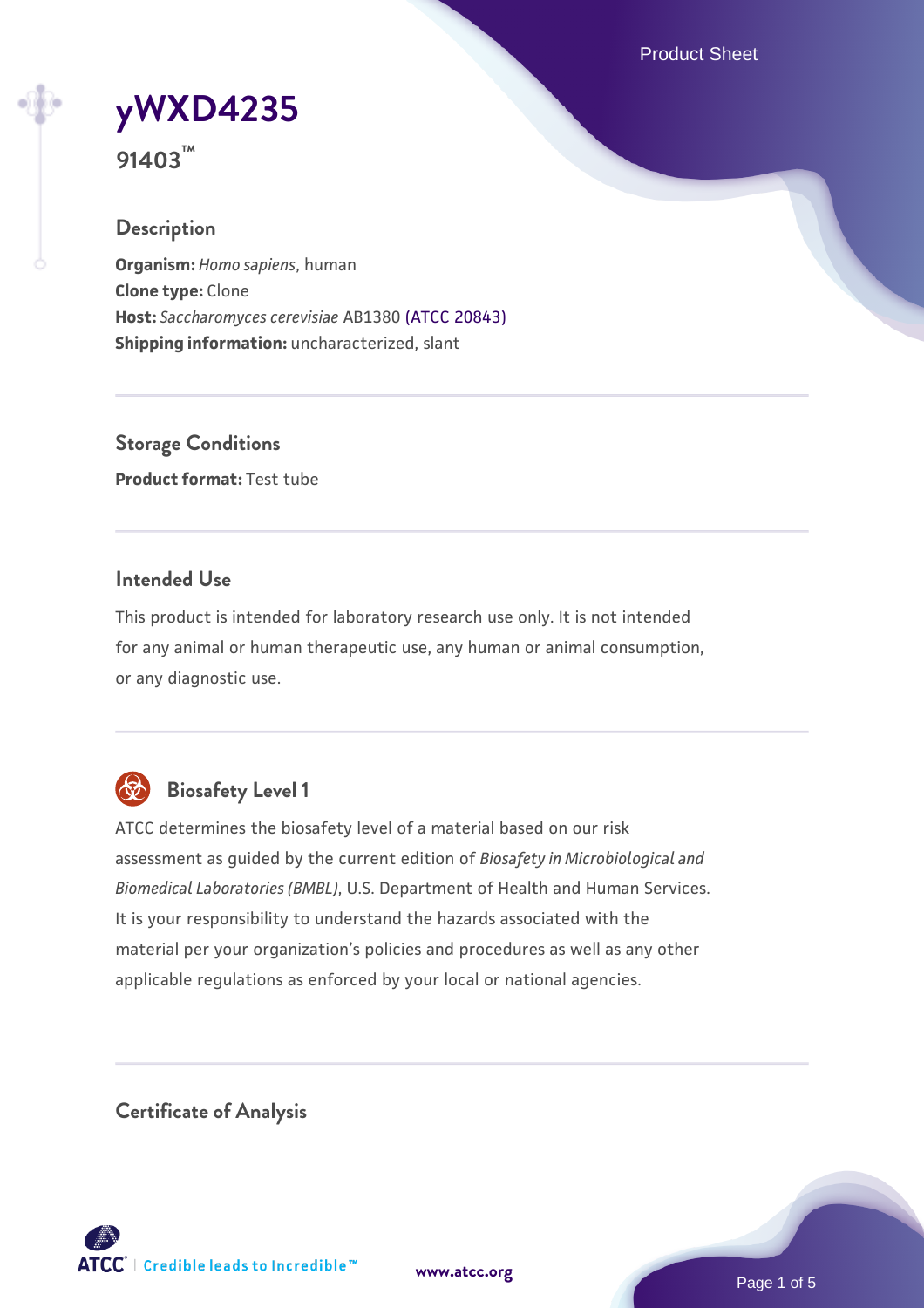### **[yWXD4235](https://www.atcc.org/products/91403)** Product Sheet **91403**

For batch-specific test results, refer to the applicable certificate of analysis that can be found at www.atcc.org.

## **Insert Information**

**Type of DNA:** genomic **Genome:** Homo sapiens **Chromosome:** X X pter-q27.3 **Gene name:** DNA Segment, single copy **Gene product:** DNA Segment, single copy [DXS2736] **Gene symbol:** DXS2736 **Contains complete coding sequence:** Unknown **Insert end:** EcoRI

## **Vector Information**

**Construct size (kb):** 470.0 **Intact vector size:** 11.454 **Vector name:** pYAC4 **Type of vector:** YAC **Host range:** *Saccharomyces cerevisiae*; *Escherichia coli* **Vector information:** other: telomere, 3548-4235 other: telomere, 6012-6699 Cross references: DNA Seq. Acc.: U01086 **Cloning sites:** EcoRI **Markers:** SUP4; HIS3; ampR; URA3; TRP1 **Replicon:** pMB1, 7186-7186; ARS1, 9632-10376

# **Growth Conditions**

**Medium:** 



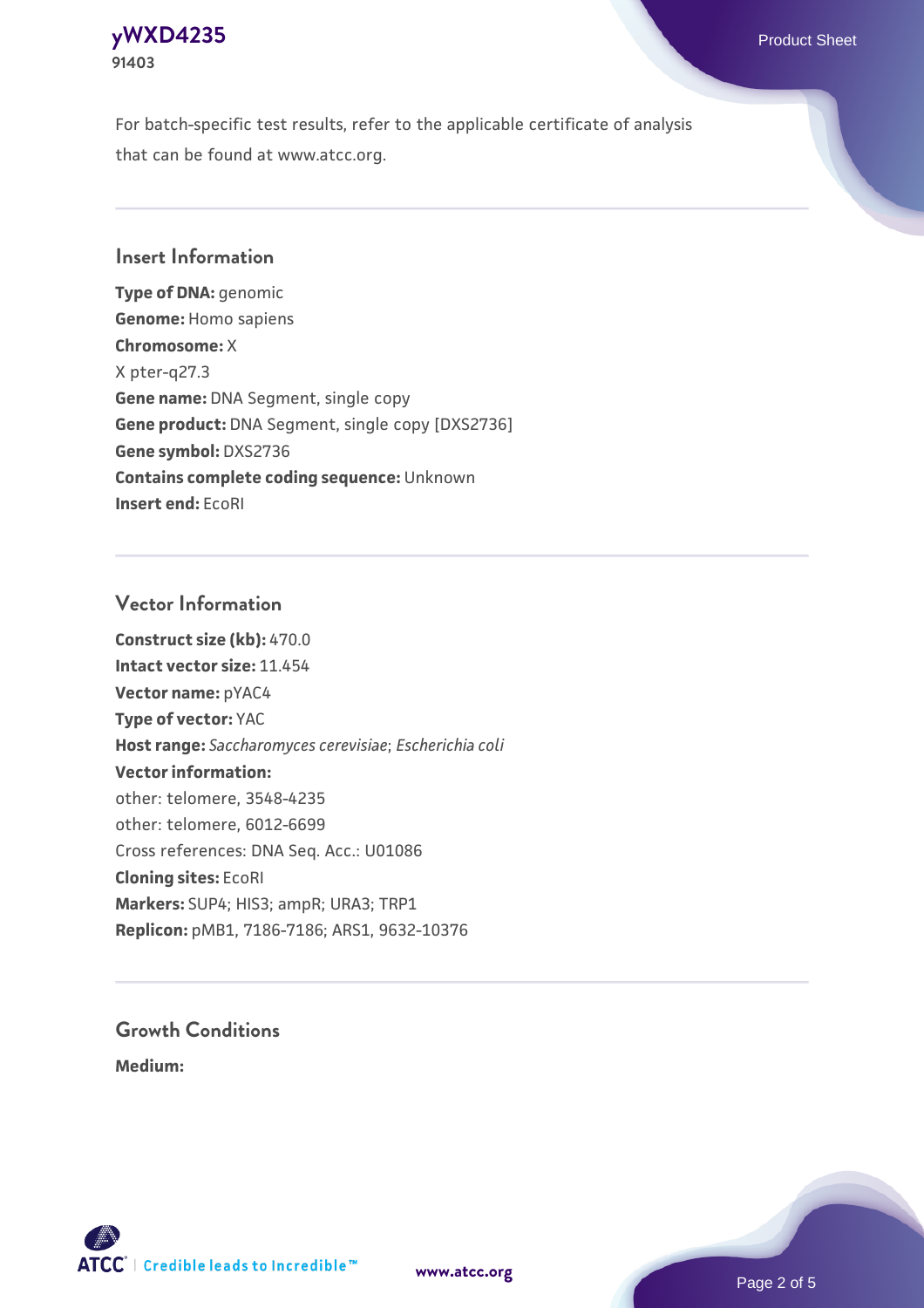#### **[yWXD4235](https://www.atcc.org/products/91403)** Product Sheet **91403**

[ATCC Medium 1245: YEPD](https://www.atcc.org/-/media/product-assets/documents/microbial-media-formulations/1/2/4/5/atcc-medium-1245.pdf?rev=705ca55d1b6f490a808a965d5c072196) **Temperature:** 30°C

#### **Notes**

More information may be available from ATCC (http://www.atcc.org or 703- 365-2620).

# **Material Citation**

If use of this material results in a scientific publication, please cite the material in the following manner: yWXD4235 (ATCC 91403)

# **References**

References and other information relating to this material are available at www.atcc.org.

# **Warranty**

The product is provided 'AS IS' and the viability of ATCC® products is warranted for 30 days from the date of shipment, provided that the customer has stored and handled the product according to the information included on the product information sheet, website, and Certificate of Analysis. For living cultures, ATCC lists the media formulation and reagents that have been found to be effective for the product. While other unspecified media and reagents may also produce satisfactory results, a change in the ATCC and/or depositor-recommended protocols may affect the recovery, growth, and/or function of the product. If an alternative medium formulation or reagent is used, the ATCC warranty for viability is no longer

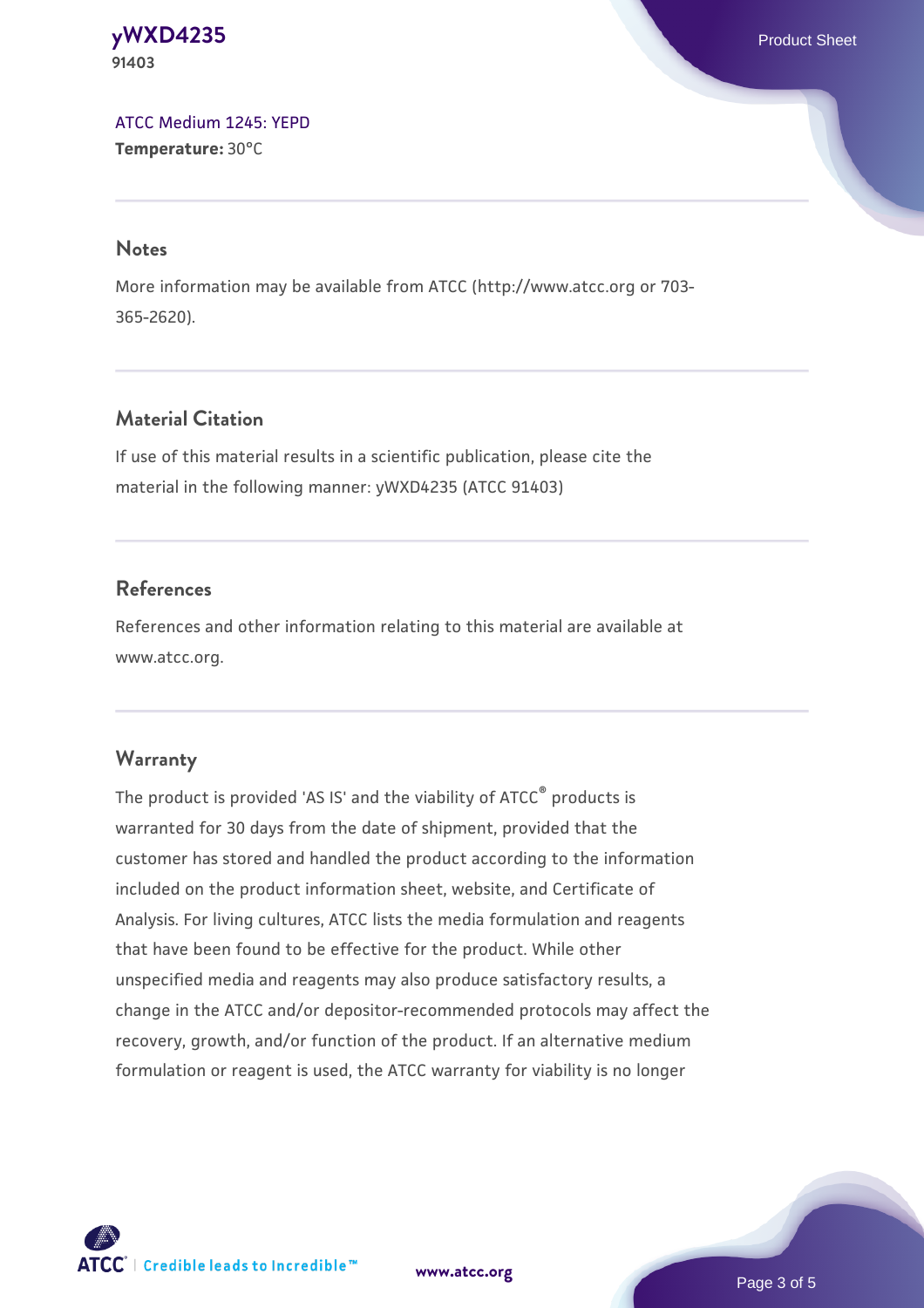**[yWXD4235](https://www.atcc.org/products/91403)** Product Sheet **91403**

valid. Except as expressly set forth herein, no other warranties of any kind are provided, express or implied, including, but not limited to, any implied warranties of merchantability, fitness for a particular purpose, manufacture according to cGMP standards, typicality, safety, accuracy, and/or noninfringement.

#### **Disclaimers**

This product is intended for laboratory research use only. It is not intended for any animal or human therapeutic use, any human or animal consumption, or any diagnostic use. Any proposed commercial use is prohibited without a license from ATCC.

While ATCC uses reasonable efforts to include accurate and up-to-date information on this product sheet, ATCC makes no warranties or representations as to its accuracy. Citations from scientific literature and patents are provided for informational purposes only. ATCC does not warrant that such information has been confirmed to be accurate or complete and the customer bears the sole responsibility of confirming the accuracy and completeness of any such information.

This product is sent on the condition that the customer is responsible for and assumes all risk and responsibility in connection with the receipt, handling, storage, disposal, and use of the ATCC product including without limitation taking all appropriate safety and handling precautions to minimize health or environmental risk. As a condition of receiving the material, the customer agrees that any activity undertaken with the ATCC product and any progeny or modifications will be conducted in compliance with all applicable laws, regulations, and guidelines. This product is provided 'AS IS' with no representations or warranties whatsoever except as expressly set forth herein and in no event shall ATCC, its parents, subsidiaries, directors, officers, agents, employees, assigns, successors, and affiliates be liable for indirect, special, incidental, or consequential damages of any kind in connection with or arising out of the customer's use of the product. While reasonable effort is made to ensure authenticity and reliability of materials on deposit, ATCC is not liable for damages arising from the misidentification or



**[www.atcc.org](http://www.atcc.org)**

Page 4 of 5